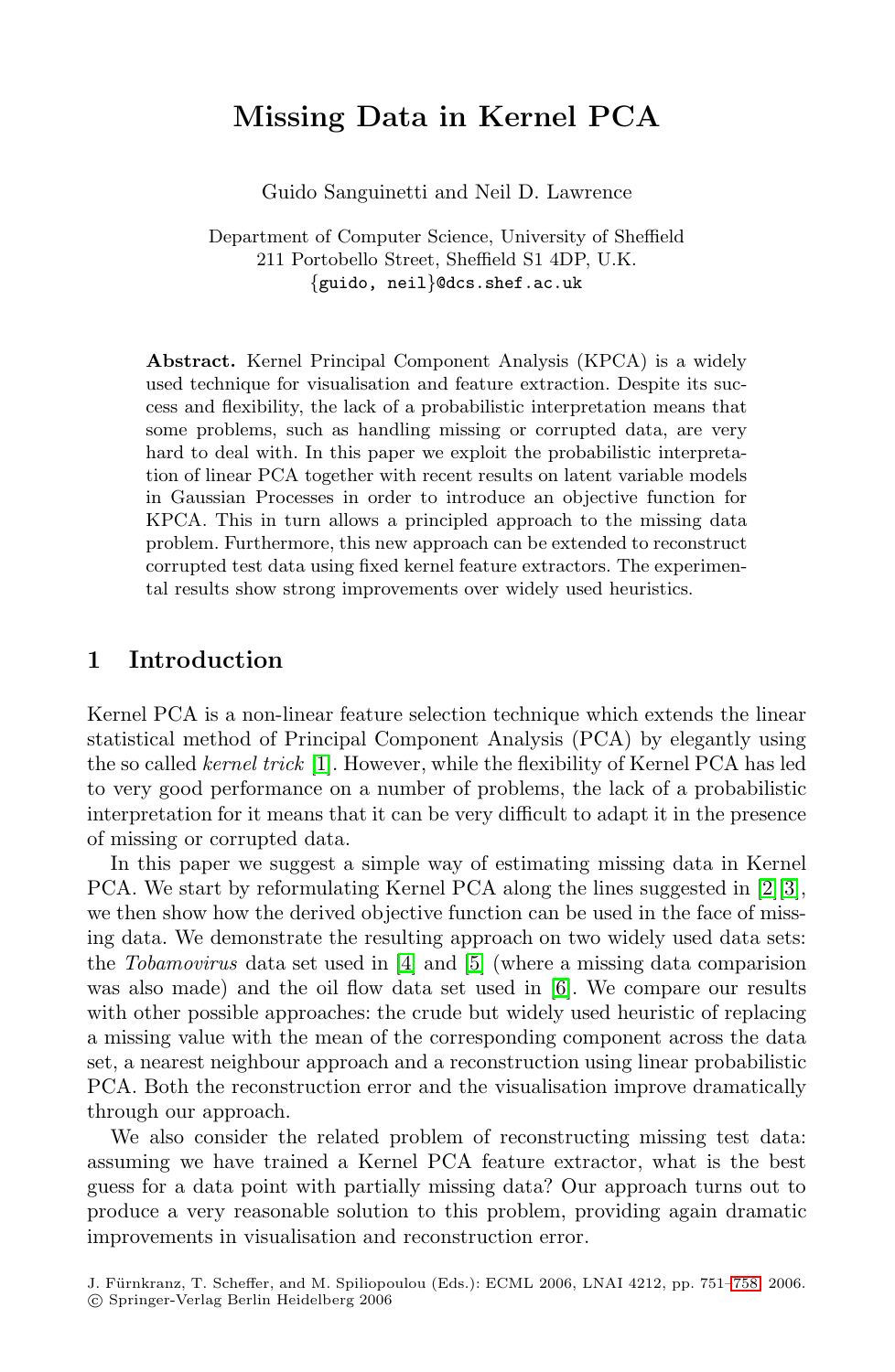#### 752 G. Sanguinetti and N.D. Lawrence

The remainder of the paper is organised as follows: we start by briefly reviewing the probabilistic interpretation of PCA (PPCA, [5]) and its dual formulation. We then show how a kernel version of dual PPCA leads naturally to an objective function for KPCA and discuss how to use this information to deal with missing data. In the third section, we present our experimental results. In the fourth section we turn to the somewhat complementary problem of estimating missing data in test data. We finally conclude by discus[sin](#page-7-4)g the merits and limits of our approach.

#### <span id="page-1-0"></span>**2 Cross Entropy and Reconstructing Missing Data**

<span id="page-1-1"></span>The key idea in PCA is to identify the directions of maximal variance in a data set. This can be shown to be equivalent to an eigenvalue problem for the empirical covari[an](#page-1-0)ce matrix constructed from the data. Probabilistic PCA [5] assumes a linear relationship between the observed variables  $y_i$  and a latent variable  $x_i$ ,

$$
\mathbf{y}_i = \mathbf{W} \mathbf{x}_i + \boldsymbol{\epsilon},\tag{1}
$$

where **W** is a  $d \times q$  matrix (d being the dimension of the observed variable and q that of the latent variables) and  $\epsilon$  is an error term assumed to be Gaussian distributed with spherical covariance,  $\boldsymbol{\epsilon} \sim N(0, \sigma^2 I)$ . For dimensonal reduction we have  $d > q$ . Equation 1 then implies a Gaussian likelihood for the observed variable,

$$
\mathbf{y}_i \sim N\left(\mathbf{W}\mathbf{x}_i, \sigma^2\mathbf{I}\right). \tag{2}
$$

Placing a Gaussian prior on the latent variables **x** leads [to](#page-1-1) the marginal likelihood

$$
\mathbf{y}^{(j)} \sim N\left(\mathbf{0}, \mathbf{W}\mathbf{W}^{\mathrm{T}} + \sigma^2 \mathbf{I}\right). \tag{3}
$$

It can be proved that the maximum of the marginal likelihood is achieved when the columns of **W** span the directions of maximal variance in the data.

This picture can be reversed leading to the dual approach to probabilistic PCA taken in [2][3]. We place a prior distribution on **W** in which each element of **W** is Gaussian distributed,  $w_{ij} \sim N(0, 1)$ , the likelihood of equation 2 can be marginalised with respect to  $\mathbf{\tilde{W}}$  to yield a marginal likelihood for the data set of the form

$$
\mathbf{y}^{(j)} \sim N\left(\mathbf{0}, \mathbf{X} \mathbf{X}^{\mathrm{T}} + \sigma^2 \mathbf{I}\right),\tag{4}
$$

where  $\mathbf{y}^{(j)}$  is the j<sup>th</sup> column of **Y** and each column is independent. Maximum likelihood estimation with respect to the embeddings, **X**, leads to an eigenvalue problem for the inner product matrix  $\mathbf{K} = \frac{1}{d} \mathbf{Y} \mathbf{Y}^{\mathrm{T}}$ , which is well known to be mathematically equivalent to the eigenvalue problem for the empirical covariance matrix.

The likelihood for both PPCA and dual PPCA can be given an interesting interpretation as the cross entropy between two Gaussian distributions, one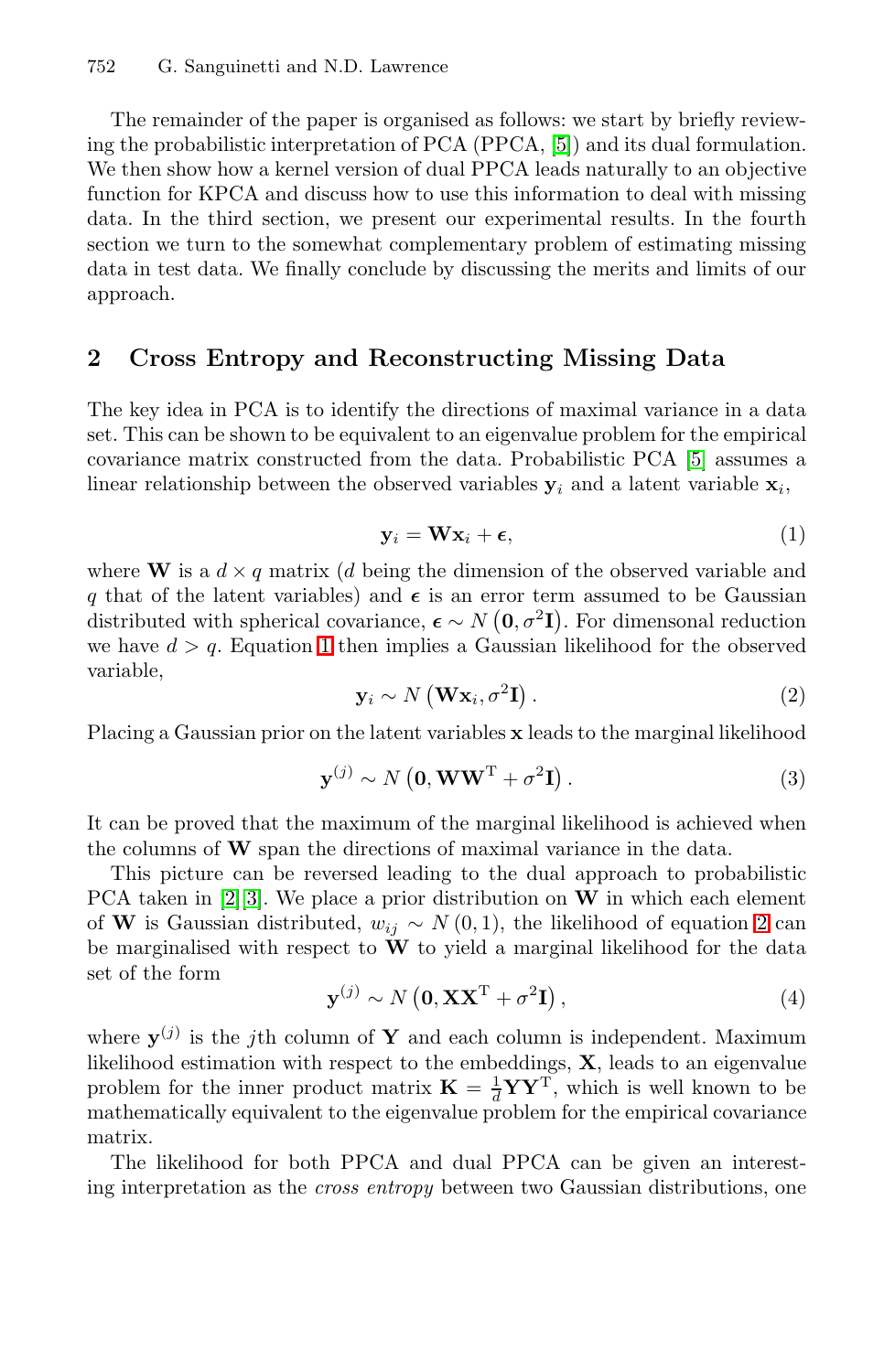<span id="page-2-1"></span>

| Algorithm 1. The Missing Data reconstruction algorithm                                                                    |
|---------------------------------------------------------------------------------------------------------------------------|
| Initialise the missing data:                                                                                              |
| Select the dimension of the latent space $q$ ;                                                                            |
| repeat                                                                                                                    |
| Compute the kernel matrix $K$ :                                                                                           |
| Compute the approximating matrix $\mathbf{C} = \mathbf{X}\mathbf{X}^{\mathrm{T}} + \sigma^2 I$ by computing the principal |
| components of $K$ :                                                                                                       |
| Minimise the cross entropy between $\bf{K}$ and $\bf{C}$ with respect to the missing data;                                |
| until convergence                                                                                                         |

specified by the empirical covariance **S** and the other by the approximating covariance  $\Sigma = \mathbf{WW}^T + \sigma^2 I$  $\Sigma = \mathbf{WW}^T + \sigma^2 I$  $\Sigma = \mathbf{WW}^T + \sigma^2 I$  in the case of PPCA and  $\mathbf{C} = \mathbf{XX}^T + \sigma^2 I$  in the case of dual PPCA. This is given, up to an additive constant, by the formula

<span id="page-2-0"></span>
$$
\mathcal{L}\left(N\left(\mathbf{0},\mathbf{C}\right)||N\left(\mathbf{0},\mathbf{K}\right)\right)=-\frac{1}{2}\left(\log|\mathbf{C}|+\text{trace}\left(\mathbf{K}\mathbf{C}^{-1}\right)\right).
$$
 (5)

We note in passing that, when  $N > q$ , **K** will not be positive definite, however this situation can be rectified without significant effect on the algorithm by adding a spherical term to  $\mathbf{K}$  (see [7]).

Kernel PCA can be viewed as dual PCA on the [im](#page-2-0)ages of the data set in a (possibly infinite dimensional) feature space. As the inner product matrix in (4) scales with the number of data points and not with their dimensionality, the computational burden will remain unchanged by pre-applying a feature map. Using the kernel trick, we have that [t](#page-7-7)he inner product matrix of the images of the data via the feature map is given by the kernel matrix  $K(\mathbf{x}_i, \mathbf{x}_i)$ , whose spectral decomposition provides the nonlinear feature extractors.

Therefore, it is natural to consider the cross entropy of equation (5) as an objective function for Kernel PCA. The implicit idea behind this is that nonlinear data in the observed space can be mapped, through the feature map, to a high dimensional space where the implied generative structure becomes approx- $\mathbf{I}$  imately Gaussian<sup>1</sup>. While we are not aware of a general proof of this fact, there has been experimental evidence supporting it (see e.g. [8]).

Havin[g](#page-2-1) obtained an objective function for Kernel PCA, we are in a position to give principled answers to a number of problems. In particular, this suggests a method for dealing with missing or corrupted data: the objective function can be optimised with respect to both the images and the values of the missing points (which are particular elements of **Y**).

We chose to take an iterative approach to the optimisation, using spectral decomposition to compute principal components and a scaled conjugate gradient algorithm to optimise with respect to the missing points. This is summed up schematically in Algorithm 1.

<sup>1</sup> More precisely, the generative structure becomes approximately Gaussian after projection onto a suitable finite dimensional space.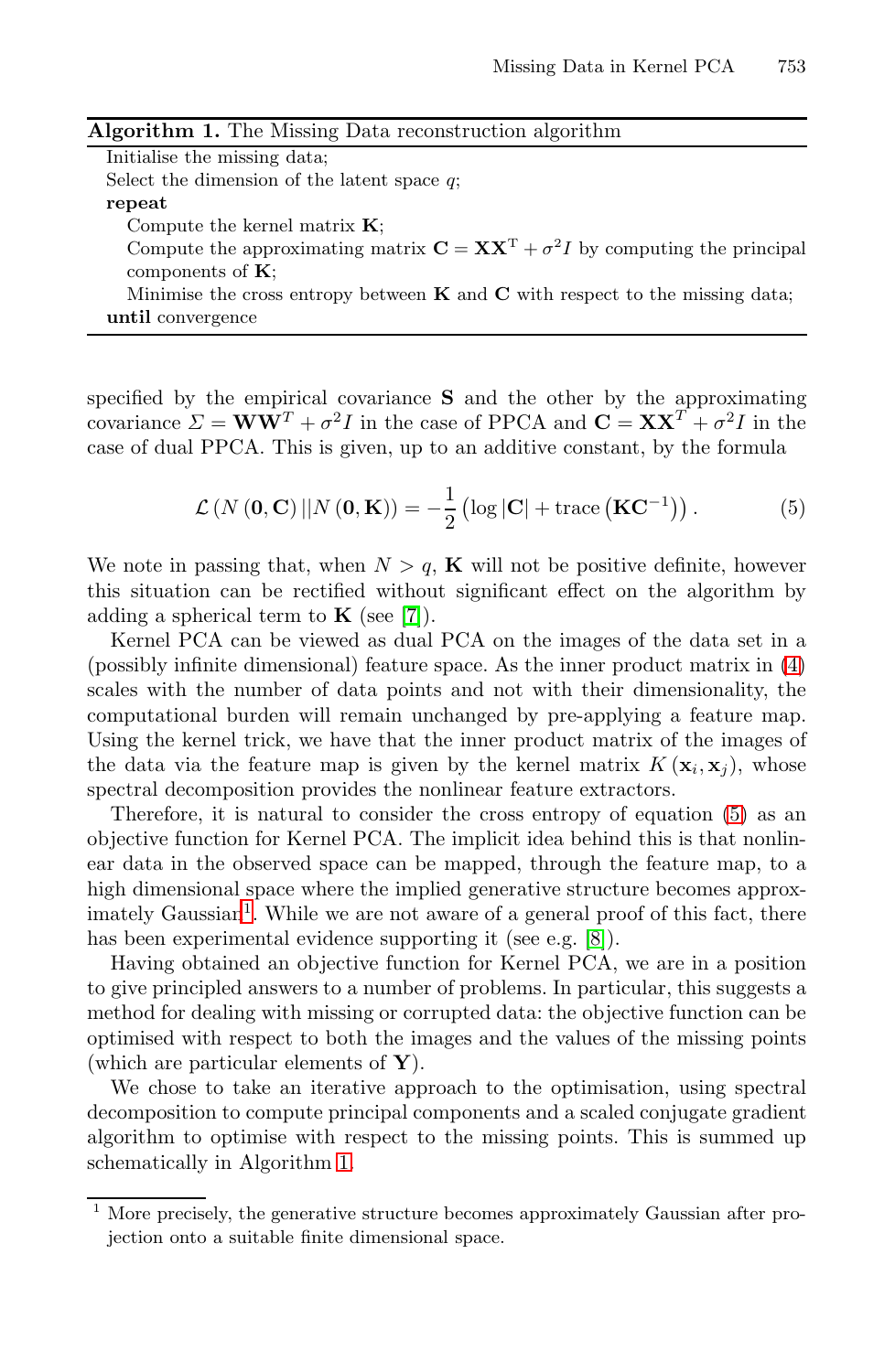754 G. Sanguinetti and N.D. Lawrence

#### **3 Experimental [R](#page-7-8)esults**

To test our approach we tried our algorithm on two well known Tobamovirus data set. This was used in [4] to demonstrate PCA and further used in [5] to demonstrate PPCA in the presence of missing data. It consists of 38 data points, each of them 18 dimensional. In our experiment we removed at random 130 values by sampling from a uniform distribution. To capture 95% of the initial variability we selected a latent dimension,  $q$ , of 8. We used an MLP kernel with weight variance and bias both equal to 10 [9]. Further experimental results are reported in [10].

Figure 1 (a-c) compares the reconstruction obtained with our method (b) with the underlying truth (KPCA o[n](#page-3-0) the full data set,(c)) and with the widely used heuristic of replacing missing components with the mean across the data set (a). The improvement in visualisation is dramatic.

To quantify the effectiveness of our algorithm, we repeated the experiment with ten different probabilities (from 0.05 to 0.5) and for ten different random seeds. To measure the quality of the reconstruction, we estimated the squared reconstruction error (given that we know the true positions of the points). We compared our results with three different methods: the widely used heuristic of the mean as above, a 1 nearest neighbour  $(1NN)^2$  method which replaces the missing values with the values of the point with the nearest values in the known features, and missing point estimation for linear probabilistic PCA (initialised with the mean). The results for the Tobamovirus data set are summarised in Figure 1 (d), plotting the deletion probabilities on the x-axis versus the reconstruction error. The solid line is the mean initialisation, the dotted line is the reconstruction using our method, the dashed line shows the reconstruction errors using PPCA and the dotted and dashed line shows the reconstruction using 1NN (notice that 1NN is viable only up to deletion probabilities of 0.15).

### **4 Reconstructing Corrupted Test Data**

<span id="page-3-1"></span>Having introduced an objective function for Kernel PCA, the next question is the following: suppose we have trained a KPCA feature extractor on some training data set. If we are given a test point, we can use our feature extractors on it. Suppose though the test data has some missing components, can we use the knowledge of the feature extractors to deduce something about the missing data? We are assuming that the test point comes from the same (unknown) generative distribution as the training set; also, we do not want to recompute the feature extractors anew (which would reduce us to the previous problem).

<span id="page-3-0"></span>We can again draw inspiration by the linear picture; a trained PPCA feature extractor gives us a generative distribution for the data

$$
\mathbf{y}|W,\sigma \sim N\left(\boldsymbol{\mu}, WW^T + \sigma^2 I\right). \tag{6}
$$

 $2$  It could be argued that a more sensible choice would be to use  $k$ -nearest neighbours. However, when the deletion probability is high, it is impossible to find sufficient uncorrupted data points to make k-NN viable.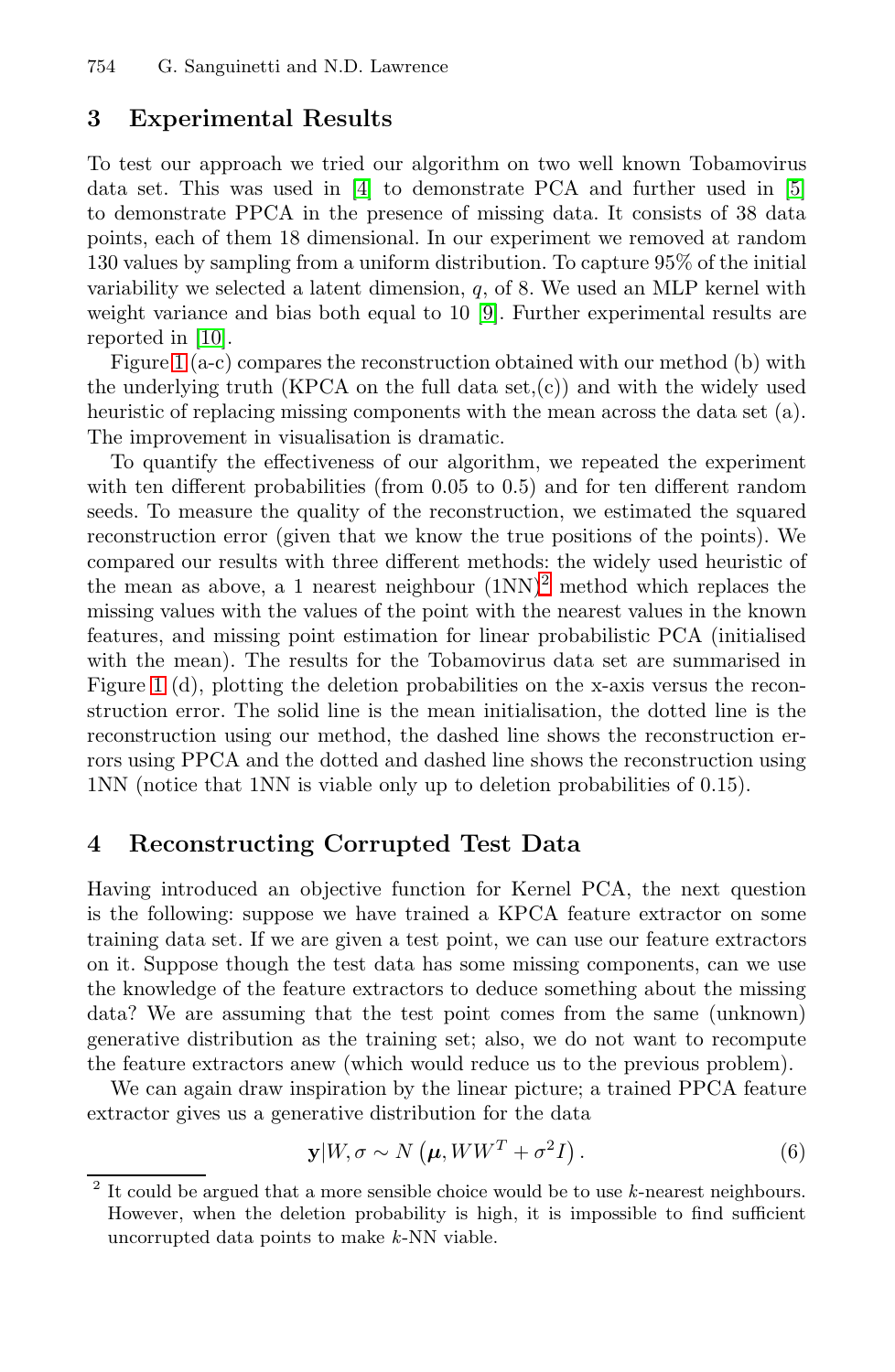

**Fig. 1.** KPCA with missing data. (a) shows the projection on the first two principal components of the initialisation with 20% of the values removed and initialised to the mean for the Tobamovirus data set. (b) shows the projection on the first two principal components of the optimal reconstruction of the missing data for the Tobamovirus data set. (c) shows KPCA on the Tobamovirus data set. (d) shows a comparison of the reconstruction squared errors using different methods for differen[t d](#page-3-1)eletion probabilities: the mean substitution (solid line), PPCA (dashed), 1 nearest neighbour (dotted and dashed) and our approach (dotted).

If we are given some of the entries in the test point  $y_t$ , call them  $y_{tK_{\text{Rown}}}$ , the obvious best guess for the unknown entries would be given by the maximum of the conditional probability  $p(\mathbf{y}_{tnot\text{Known}}|\mathbf{y}_{tKnown})$  (notice that this will also provide an estimate of the uncertainty on the guess).

Although it is in general impossible to estimate the conditional distribution (6) for Kernel PCA, we can still obtain a kernel version of the optimisation problem by looking back at PPCA from a geometric perspective. The maximum of the conditional probability is given by the minimum of the Mahalanobis distance of  $y_t$  from the mean  $\mu$ , the Mahalanobis distance being measured with the inverse covariance matrix

$$
C^{-1} = (WW^{T} + \sigma^{2}I)^{-1}.
$$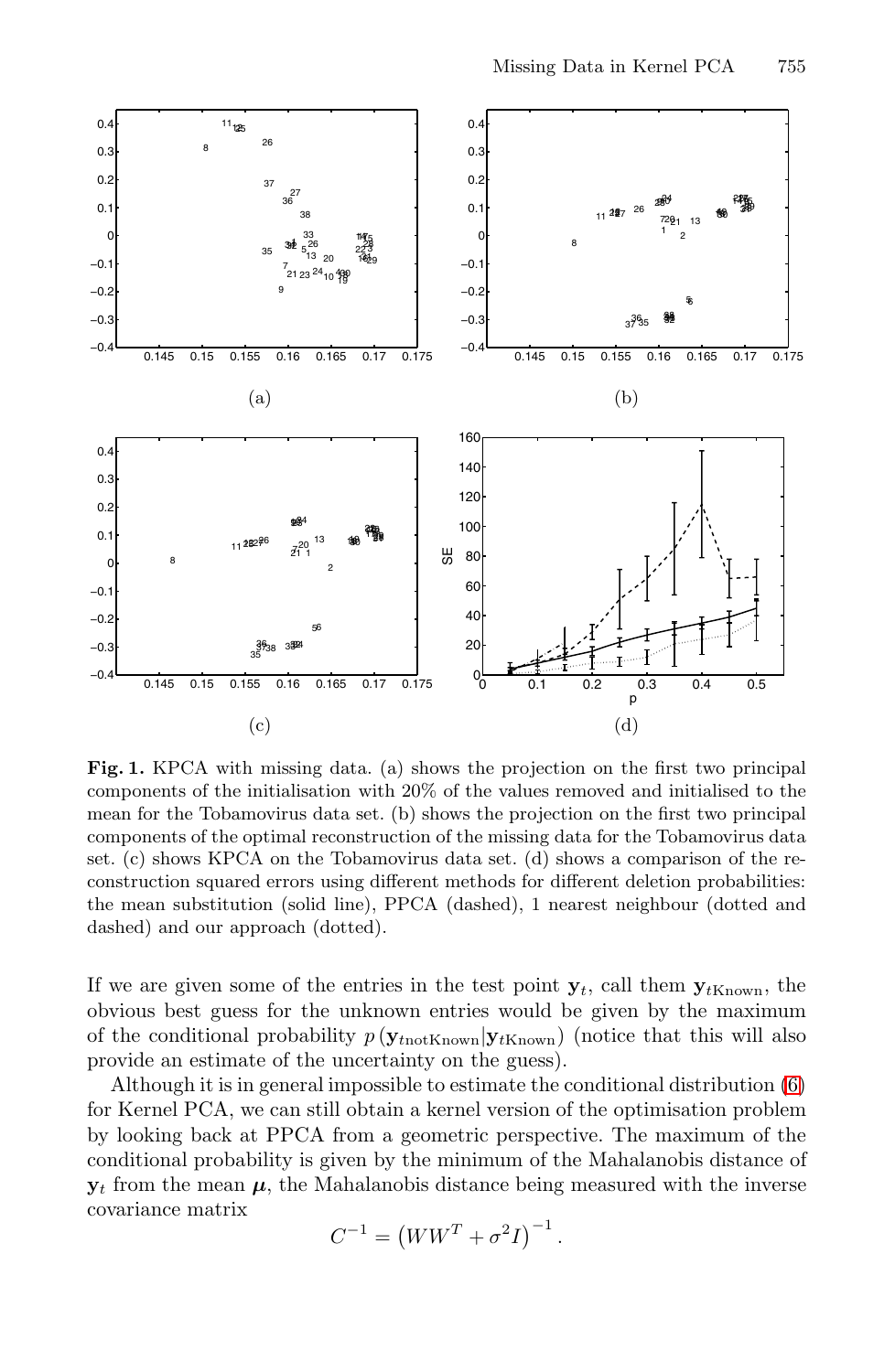#### 756 G. Sanguinetti and N.D. Lawrence

Therefore we can recover the maximum by optimising the quantity

<span id="page-5-0"></span>
$$
\mathbf{y}_{t}^{T} C^{-1} \mathbf{y}_{t} = \sum_{i=1}^{q} \left( \lambda_{i}^{-1} - \sigma^{-2} \right) \left( \mathbf{y}_{t} \cdot \mathbf{u}_{i} \right)^{2} + \sigma^{-2} \|\mathbf{y}_{t}\|^{2}
$$
(7)

where q is the number of principal components included in the model,  $\mathbf{u}_i$  are the principal eigenvectors and  $\lambda_i$  are the corresponding eigenvalues.

<span id="page-5-1"></span>As equation (7) makes clear, this distance can be expressed uniquely in terms of dot products of the test point with the principal components (and with itself), hence it is readily transferred to the kernel situation. In the RBF case, there is the further advantage that  $k(\mathbf{y}, \mathbf{y}) = 1 \forall \mathbf{y}$  so that the second term in (7) needs not be included.

Recalling that the KPCA feature extractors in feature space are given by  $\mathbf{u}_i = \sum_{j=1}^{N \text{train}} \alpha_j^i \boldsymbol{\Phi}(\mathbf{y}_j)$  where  $\boldsymbol{\alpha}^i$  is the *i*-th eigenvector of the Gram matrix  $k(\mathbf{y}_i, \mathbf{y}_j)$  (normalised so that  $\lambda_i(\boldsymbol{\alpha}^i \cdot \boldsymbol{\alpha}^i) = 1$ ), we obtain the following objective function for a missing test point

$$
\mathcal{L} = \sum_{i=1}^{q} \left( \lambda_i^{-1} - \sigma^{-2} \right) \left( \sum_{j=1}^{N \text{train}} \alpha_j^i k \left( \mathbf{y}_j, \mathbf{y}_t \right) \right)^2.
$$
 (8)

Notice that we need both the KPCA feature extractors and the off subspace variance  $\sigma^2$  to formulate our optimisation problem, which can be obtained using our approach to Kernel PCA but not using the standard non-probabilistic formulation.

To test this approach we used the oil flow data set of [6]. This consists of 1000 12 dimensional synthetically generated data points modelling the flow of a m[ixt](#page-5-1)ure of oil, water and gas in a pipeline. The points are labelled in three different classes, according to the flow being laminar, annular or homogeneous. In this case we used an RBF kernel with inverse width 0.075. The results are shown in Figure 2. We selected the points corresponding to a laminar flow in the oil flow data set. We removed a point at random and [pe](#page-6-0)rformed KPCA on the remaining data set, retaining two principal components. We then treated the point we removed as a test point and artificially corrupted its first five coordinates by multiplying them by a constant factor. The point recovered through optimising the objective function (8) is very close indeed.

To quantify the efficacy of our method, we repeated the example of Figure 2 removing a different point at random fifty times and replacing its first five coordinates with random numbers. We also increased the number of features extracted from two to ten. The results are summarised in Table 1, where a comparison with the mean substitution and 1 nearest neighbour is made. Notice that the reconstruction error tends to decrease as the number of extracted features is increased, as well as the reconstruction becoming more consistent (smaller fluctuations in the mean error).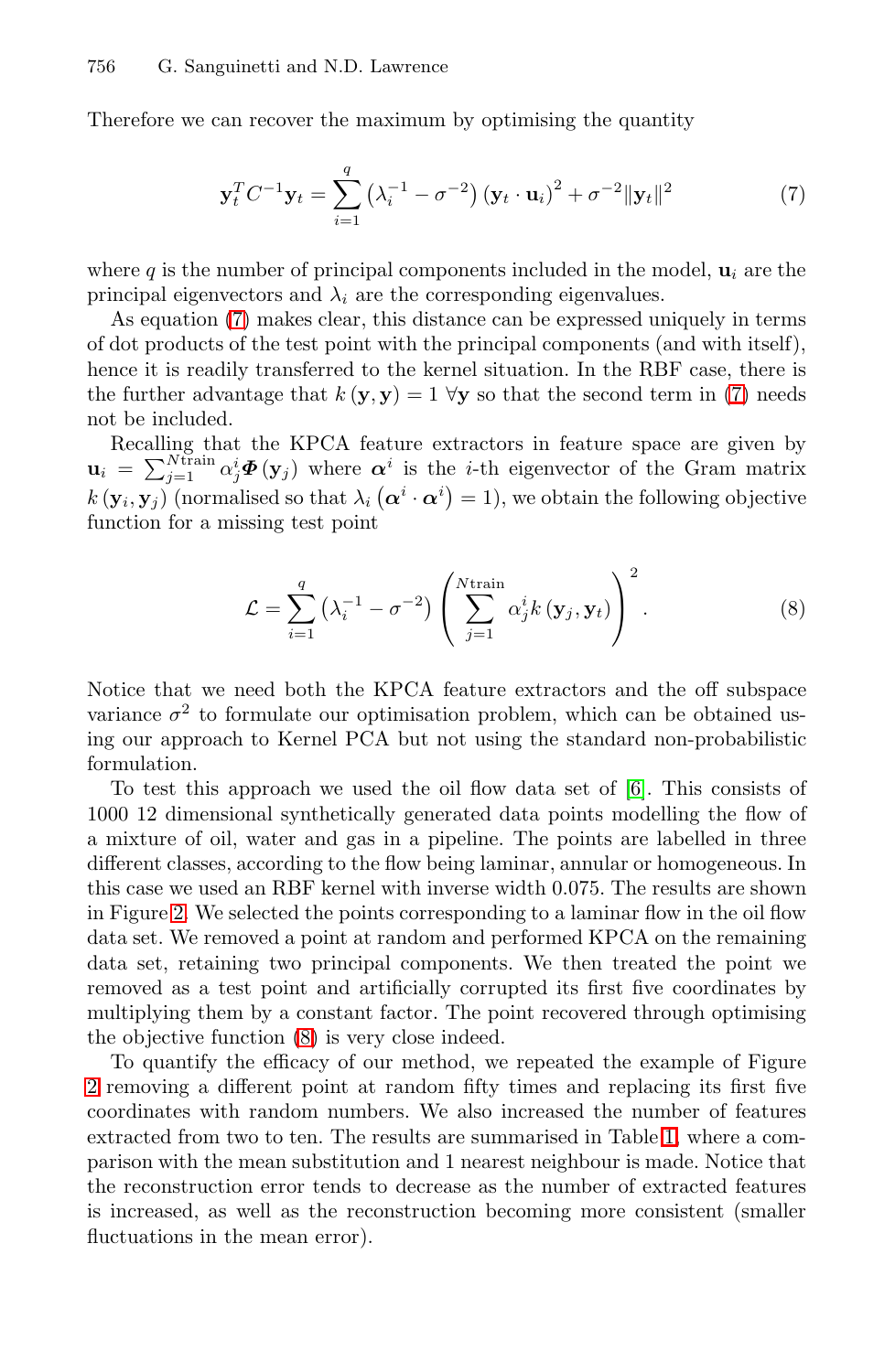

<span id="page-6-0"></span>**Fig. 2.** Reconstructing test points with Kernel PCA:(a) training points (crosses) and original position of the test point (circle); (b) corrupted position of the test point (circle) and reconstructed position of the test point (diamond)

**Table 1.** Reconstructing corrupted test points using KPCA feature extractors. The first column shows the number of principal components retained, the second to fourth columns show the mean reconstruction error across 50 runs using our method, mean substitution and 1 nearest neighbour respectively. Notice that the reconstruction error using our method decreases as the number of principal components is increased; with more than three retained components our method gives the best performance.

| Features extracted | <b>KPCA</b>                                       | Mean | 1NN                                             |
|--------------------|---------------------------------------------------|------|-------------------------------------------------|
|                    |                                                   |      | $0.55 \pm 0.28$ 0.76 $\pm 0.33$ 0.29 $\pm$ 0.20 |
|                    |                                                   |      | $0.38\pm0.22$ 0.76 $\pm0.33$ 0.29 $\pm0.20$     |
|                    | $0.28 \pm 0.17$ 0.76 $\pm$ 0.33 0.29 $\pm$ 0.20   |      |                                                 |
|                    | $0.24 \pm 0.16 \, 0.76 \pm 0.33 \, 0.29 \pm 0.20$ |      |                                                 |

### **5 Discussion**

In this paper we introduced an objective function for Kernel PCA, building on previous work on probabilistic PCA [5] and latent variable models in Gaussian Processes [2] [3]. This in turns allows to extend important inference techniques, such as the estimation of missing data, to the case where the features are nonlinear.

Experimental results on two benchmark data sets show that this approach yields far better results than the often recommended heuristic of replacing a missing value with the mean (which we used as our initialisation), and consistently outperforms other methods such as 1 NN and probabilistic PCA. Furthermore, the same ideas lead to a very natural solution of the related problem of estimated missing or corrupted components in test data.

Despite these positive results, our approach still falls short of providing a full probabilistic interpretation for Kernel PCA. The Gordian knot of the feature map has been severed by integrating out the nonlinear mapping. This comes